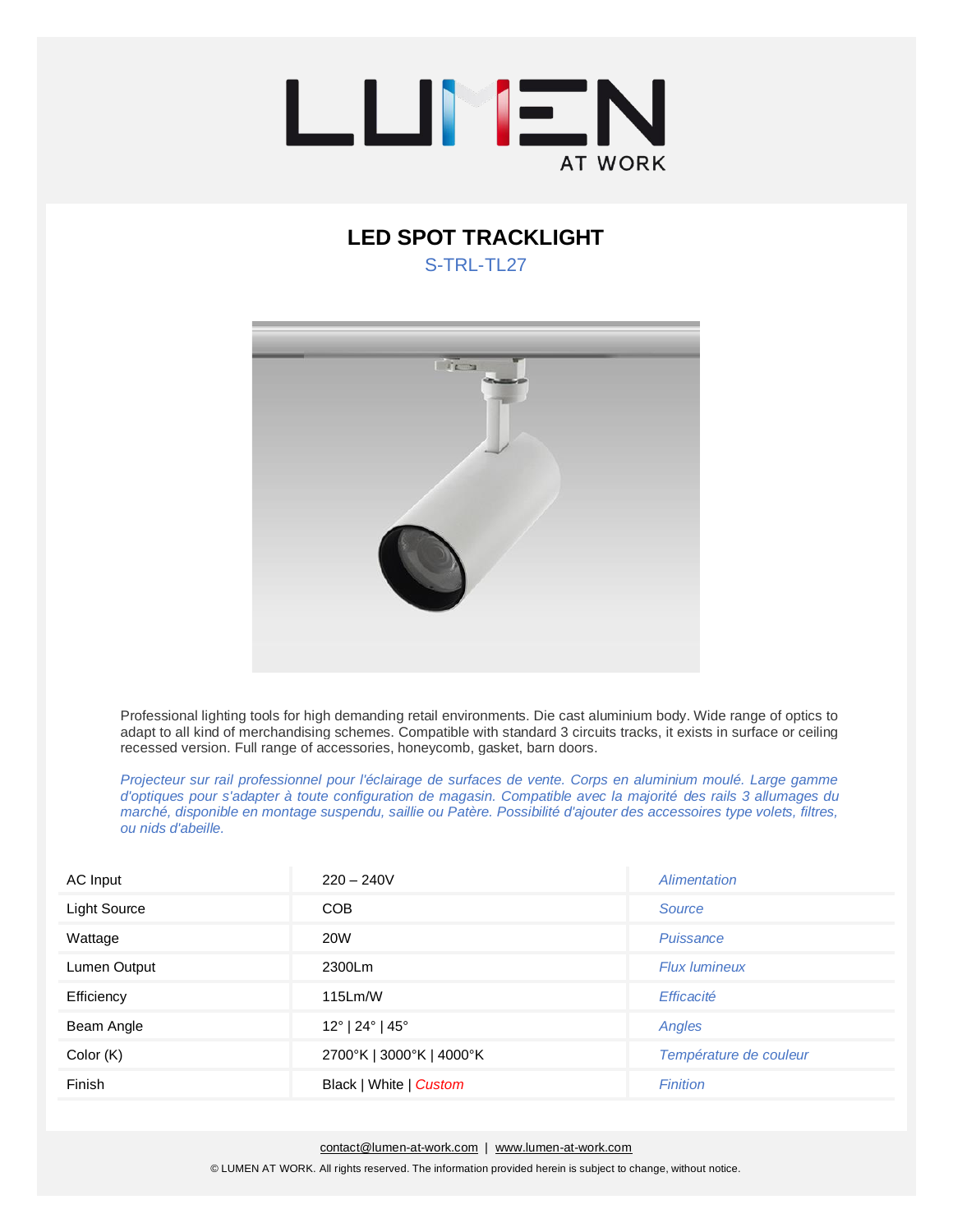

| <b>Working Temperature</b> | $-20^{\circ}$ / $+40^{\circ}$ C | Température de fonctionnement |
|----------------------------|---------------------------------|-------------------------------|
| Lifetime                   | 50,000h                         | Durée de vie                  |
| Standard                   | L80B10                          | <b>Norme</b>                  |
| Protection                 | <b>IP20</b>                     | <i><u><b>Indice</b></u></i>   |
| Dimming (Option)           | DALI   1-10V   Phase Dimming    | Contrôle (Option)             |
| Certification              | CE   RoHS                       | Certification                 |
| <b>CRI</b>                 | 80   90                         | <b>IRC</b>                    |
| <b>Safety Class</b>        | ങ                               | Classe de sécurité            |
| EN62471                    | RG <sub>0</sub>                 | EN62471                       |
| <b>SDCM</b>                | $\leq$ 3                        | <b>SDCM</b>                   |
| <b>UGR</b>                 | $\leq 13$                       | <b>UGR</b>                    |

## **Dimensions** I *Dimensions*